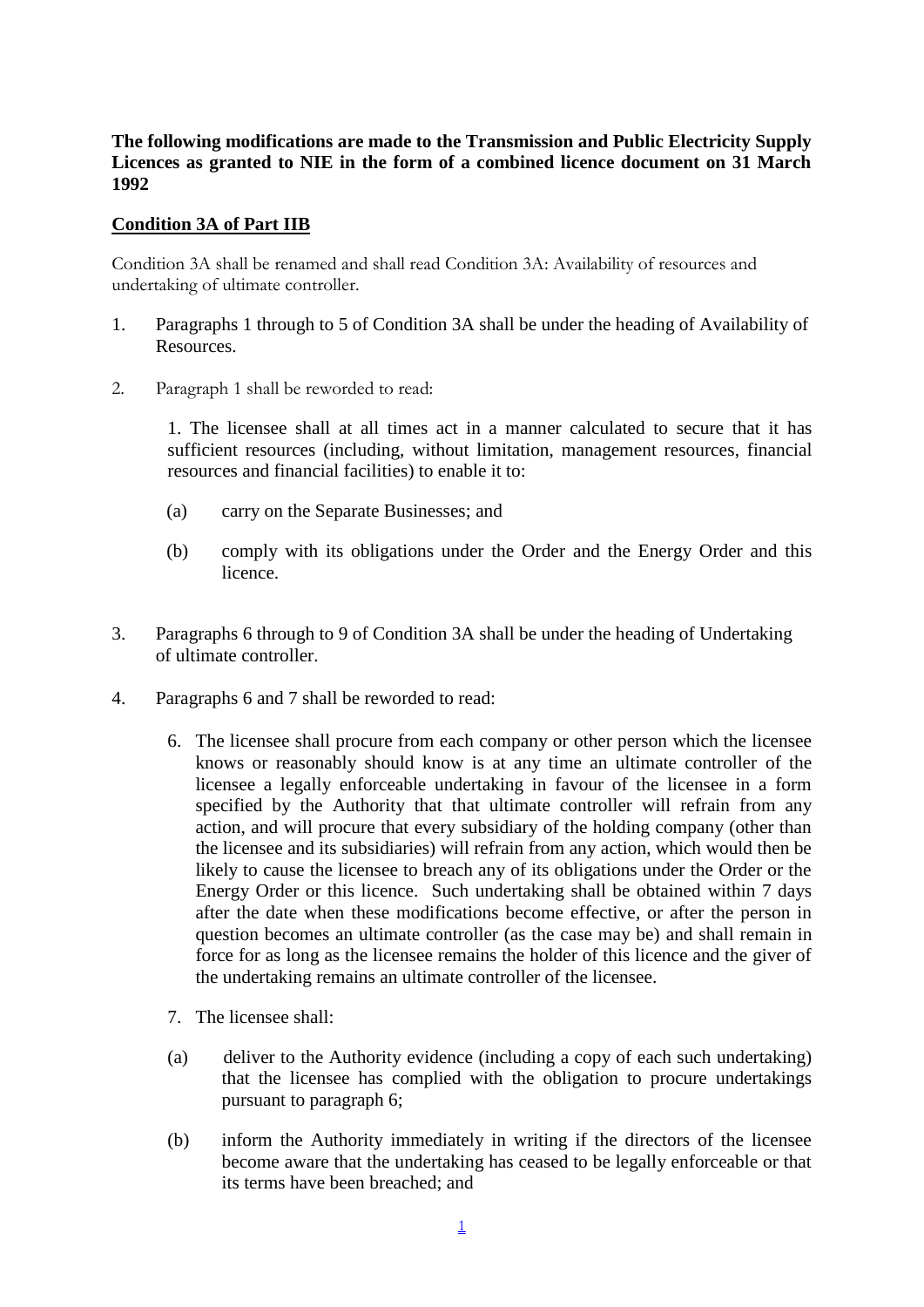- (c) comply with any direction from the Authority to enforce any such undertaking.
- 5. In Condition 3A of Part IIB, the following new paragraphs 8 and 9 shall be inserted immediately after existing paragraph 7 –
	- 8. The licensee shall not, save with the written consent of the Authority, enter (directly or indirectly) into any agreement or arrangement with an ultimate controller of the licensee or any of its subsidiaries (other than the subsidiaries of the licensee) at a time when:
		- (i) an undertaking complying with paragraph 6 is not in place in relation to that ultimate controller; or
		- (ii) there is an unremedied breach of such undertaking; or
		- (iii) the licensee is in breach of the terms of any direction issued by the Authority under paragraph 7.

9. In this Condition 3A, unless the context otherwise requires, "ultimate controller" means:

- a. any holding company of the Licensee, which is not itself a subsidiary of another company; and/or
- b. any person who (whether alone or with a person or persons connected with him) is in a position to control, or to exercise significant influence over, the policy of the licensee, or any holding company of the licensee, by virtue of:
	- i. rights under contractual arrangements to which he is a party or of which he is a beneficiary;
	- ii. rights of ownership (including rights attached to or deriving from securities or rights under a trust) which are held by him or of which he is a beneficiary,

but shall exclude any director or employee of a corporate body in his capacity as such and any minister, ministry, department, agency, authority, official or statutory person;

and a person shall be considered to be connected with another person if he is party to any arrangement regarding the exercise of any such rights as are described in paragraph (b) above.

## **Condition 3B of Part IIB**

In Part II B, a new Condition, Condition 3B: Restriction on Dividends shall be inserted.

Condition 3B: Restriction on Dividends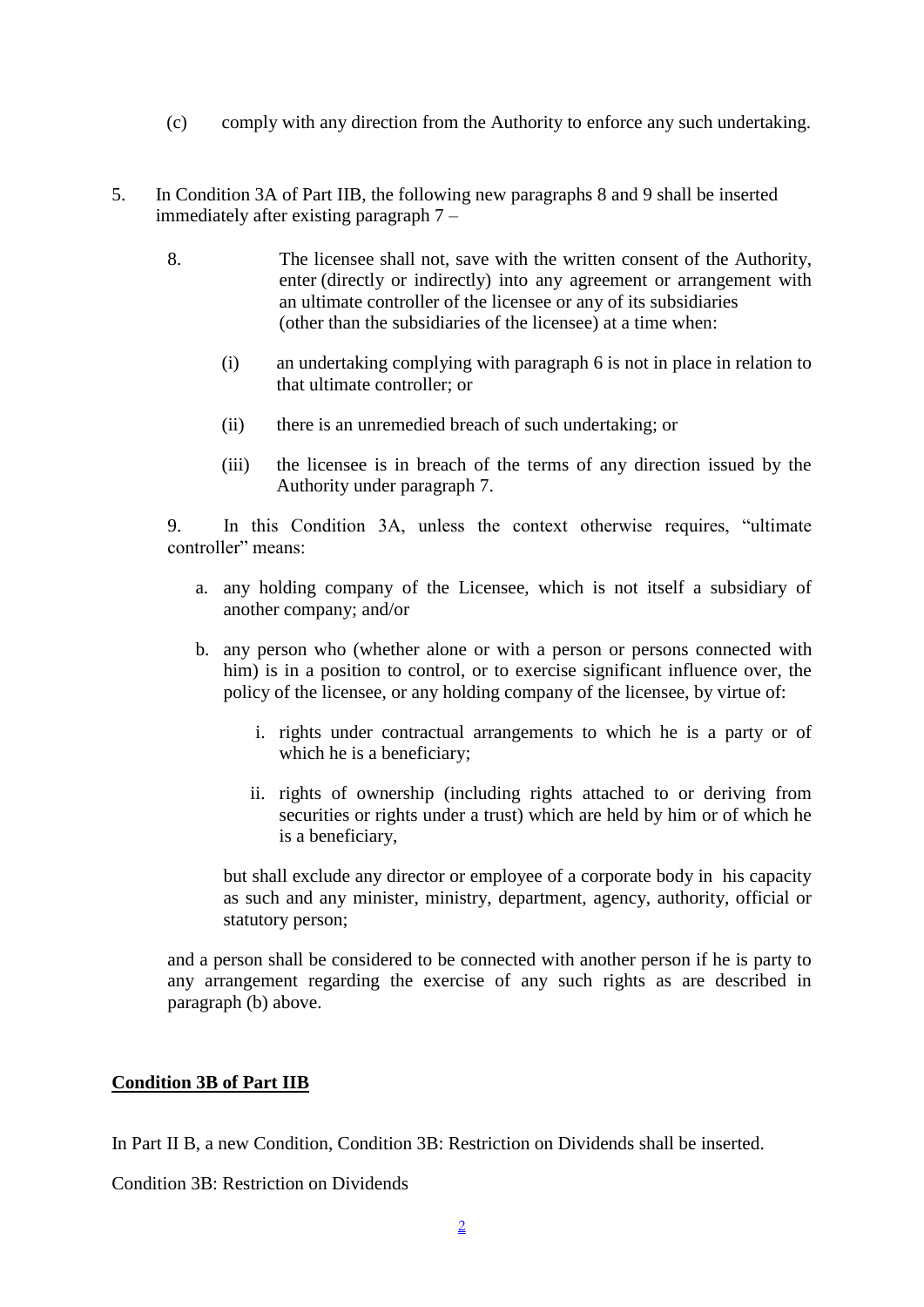1. The directors of the licensee shall not declare or recommend a dividend, and the licensee shall not make any other form of distribution within the meaning of Article 271 of the Companies (Northern Ireland) Order 1986, or redeem or repurchase any share capital of the licensee, unless prior to the declaration, recommendation or making of the distribution (as the case may be) the licensee has issued to the Authority a certificate in the following form:

"After making enquiries, the directors of the licensee are satisfied:

- (a) that the licensee is in compliance in all material respects with all the obligations imposed on it by conditions 3A, 4, 6, 8 and 8A of Part II B and condition 20 of Part II G of its licence; and
- (b) that the making of a distribution of  $\lceil \cdot \rceil$  on  $\lceil \cdot \rceil$  will not, either alone or when taken together with other circumstances reasonably foreseeable at the date of this certificate, cause the licensee to be in breach to a material extent of any of those obligations in the future."
- 2. The certificate given under paragraph 1 must be signed by a director of the licensee and must have been approved by a resolution of the board of directors of the licensee passed not more than 14 days before the date on which the declaration, recommendation or payment in question will be made.
- 3. Where the certificate given under paragraph 1 has been issued in respect of the declaration or recommendation of a dividend, the licensee shall be under no obligation to issue a further certificate prior to payment of that dividend, provided that such payment is made within six months of the issuing of that certificate.

# **Condition 8 of Part IIB**

1. Condition 8: Disposal of relevant assets shall be modified to read:

Condition 8: Disposal of relevant assets and Indebtedness.

- 2. Paragraphs 1 to 4 of Condition 8 shall be under the heading of Disposal of relevant assets.
- 3. Paragraphs 5 to 8 of Condition 8 shall be under the heading of Indebtedness.
- 4. In paragraph 5, part (a) shall be reworded to read:
	- a. create or permit to remain in effect any mortgage, charge, pledge, lien or other form of security or encumbrance whatsoever, undertake any indebtedness to any other person or enter into any guarantee of any obligation otherwise than:
		- i. on an arm's length basis;
		- ii. on normal commercial terms;
		- iii. for a Permitted Purpose; and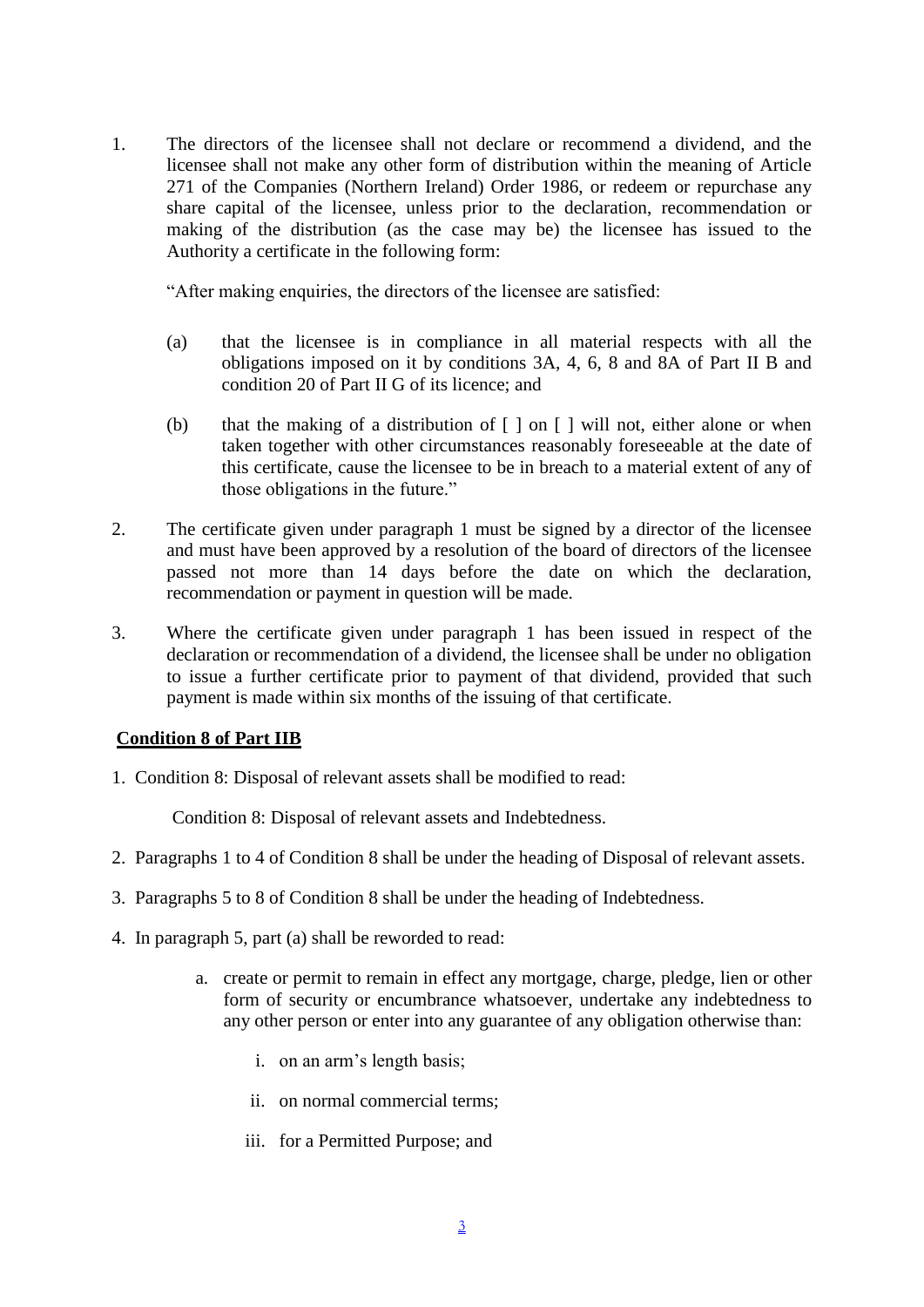- iv. (if the transaction is within the ambit of paragraph 1) in accordance with paragraphs 3 and 4.
- 5. In paragraph 5, part (b) (iv), (v), (vi), (vii), (viii) and (ix) shall be reworded to read:
	- iv. a transfer, lease, licence or loan of any asset, right or benefit on an arm's length basis and on normal commercial terms and made in compliance with the payment requirement referred to in paragraph 6;
	- v. repayment of any loan or payment of any interest on a loan not prohibited by sub-paragraph (a);
	- vi. payments for group corporation tax relief or for the surrender of Advance Corporation Tax calculated on a basis not exceeding the value of the benefit received;
	- vii. a transfer for the purpose of satisfying paragraph 10 of Part II Condition 20;
	- viii. an acquisition of shares in conformity with paragraph 9 of Part II Condition 20; or
		- ix. a loan to any affiliate or related undertaking of the licensee, which is made for a Permitted Purpose.,

provided, however, that paragraph 7 of Condition 8A of Part II B shall prevail where that paragraph applies;

- 6. The following new sub paragraphs (c) and (d) shall be inserted immediately after existing paragraph 5(b):
	- (c) enter into an agreement or incur a commitment incorporating a cross-default obligation; or
	- (d) save for the Northern Ireland Power Project Finance Contract made between European Investment Bank and Northern Ireland Electricity plc on 16 December 1999, continue, or permit to remain in effect, any agreement or commitment incorporating a cross-default obligation subsisting at the date this paragraph 5(d) takes effect, save that the licensee may permit any cross-default obligation in existence at that date to remain in effect for a period not exceeding twelve months from that date, provided that the cross-default obligation is solely referable to an instrument relating to the provision of a loan or other financial facilities granted prior to that date and the terms on which those facilities have been made available as subsisting on that date are not varied or otherwise made more onerous,

provided, however, that the provisions of sub-paragraphs (c) and (d) shall not prevent the licensee from giving any guarantee permitted by and compliant with the requirements of sub-paragraph (a).

7. Paragraph 6 shall be replaced by the following paragraph: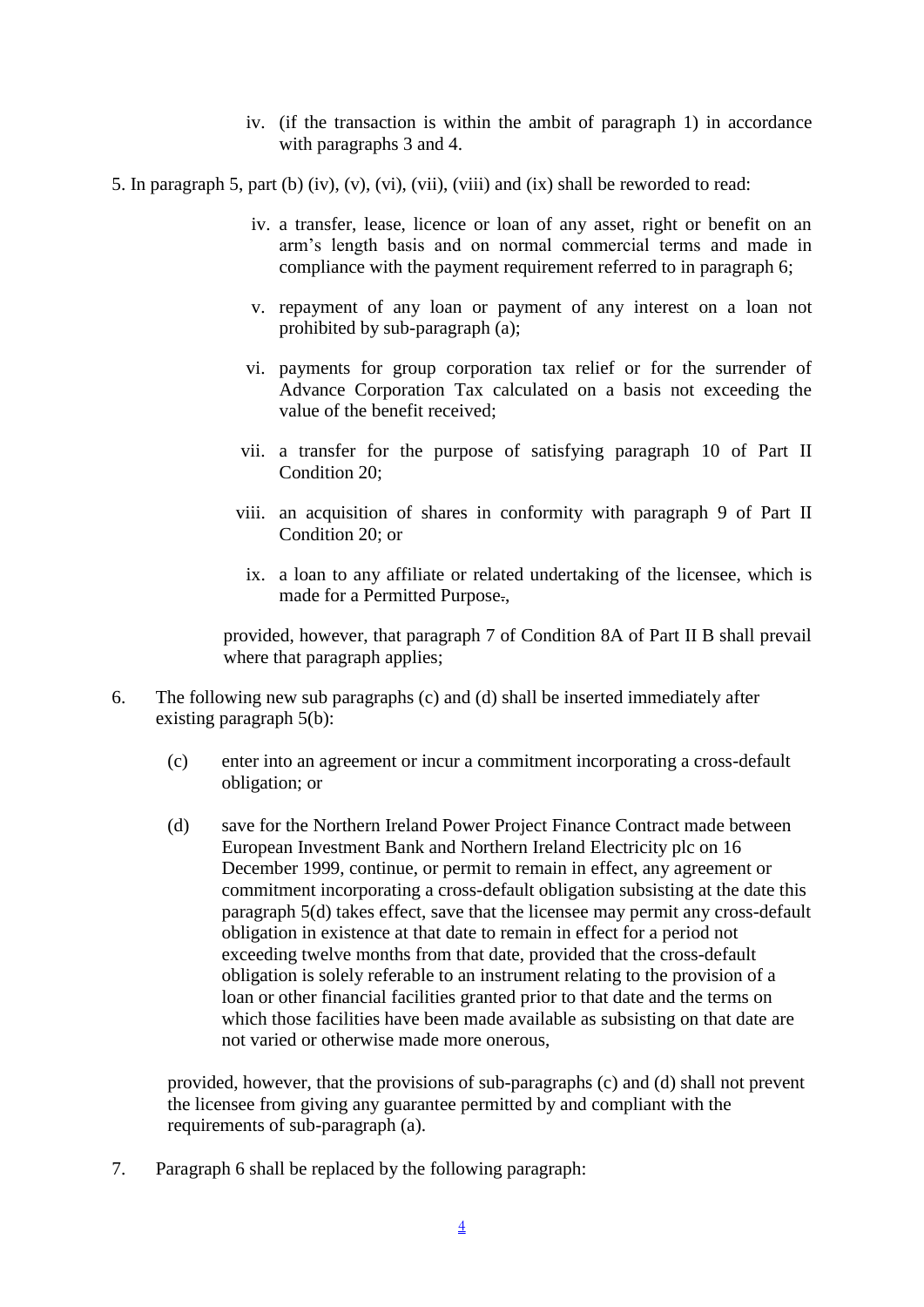6. The payment requirement referred to in paragraph  $5(b)(iv)$  is that the consideration due in respect of the transfer, lease, licence or loan of the asset, good, right or benefit in question is paid in full prior to such transfer, lease, licence or loan unless:

- (a) the counter-party to the transaction has, and maintains until payment is made in full, an investment grade credit rating; or
- (b) the obligations of the counter-party to the transaction are fully and unconditionally guaranteed throughout the period during which any part of the consideration remains outstanding by a guarantor which has and maintains an investment grade credit rating.
- 8. In paragraph 8, the following definitions shall be inserted in alphabetic order:

| "cross-default obligation" | unless: | means a term of any agreement or arrangement<br>whereby the licensee's liability to pay or repay any<br>debt or other sum arises or is increased or accelerated<br>or could reasonably be expected to be capable of<br>arising, increasing or of being accelerated by reason<br>of a default (howsoever such default may be described<br>or defined) by any person other than the licensee, |
|----------------------------|---------|---------------------------------------------------------------------------------------------------------------------------------------------------------------------------------------------------------------------------------------------------------------------------------------------------------------------------------------------------------------------------------------------|
|                            | (a)     | that liability can arise only as a result of a<br>default by a subsidiary of the licensee;                                                                                                                                                                                                                                                                                                  |
|                            | (b)     | the licensee holds a majority of the voting rights<br>in that subsidiary and has the right to appoint or<br>remove a majority of its board of directors; and                                                                                                                                                                                                                                |
|                            | (c)     | that subsidiary carries on business solely for the<br>purposes of a Permitted Purpose (but not a purpose<br>identified in sub-paragraph (f), (g) or (h) of the<br>definition of Permitted Purpose);                                                                                                                                                                                         |
| "indebtedness"             |         | means all liabilities now or hereafter due, owing or<br>incurred, whether actual or contingent, whether solely<br>or jointly with any other person and whether as<br>principal or surety, together with any interest<br>accruing thereon and all costs, charges, penalties and<br>expenses incurred in connection herewith                                                                  |

"**investment grade credit rating**" has the meaning given to that expression in Condition 8A of Part II B

## **Condition 8A of Part IIB**

A new Condition shall be inserted immediately after Condition 8 of Part IIB, and shall read as:

Condition 8A: Financial gearing and credit rating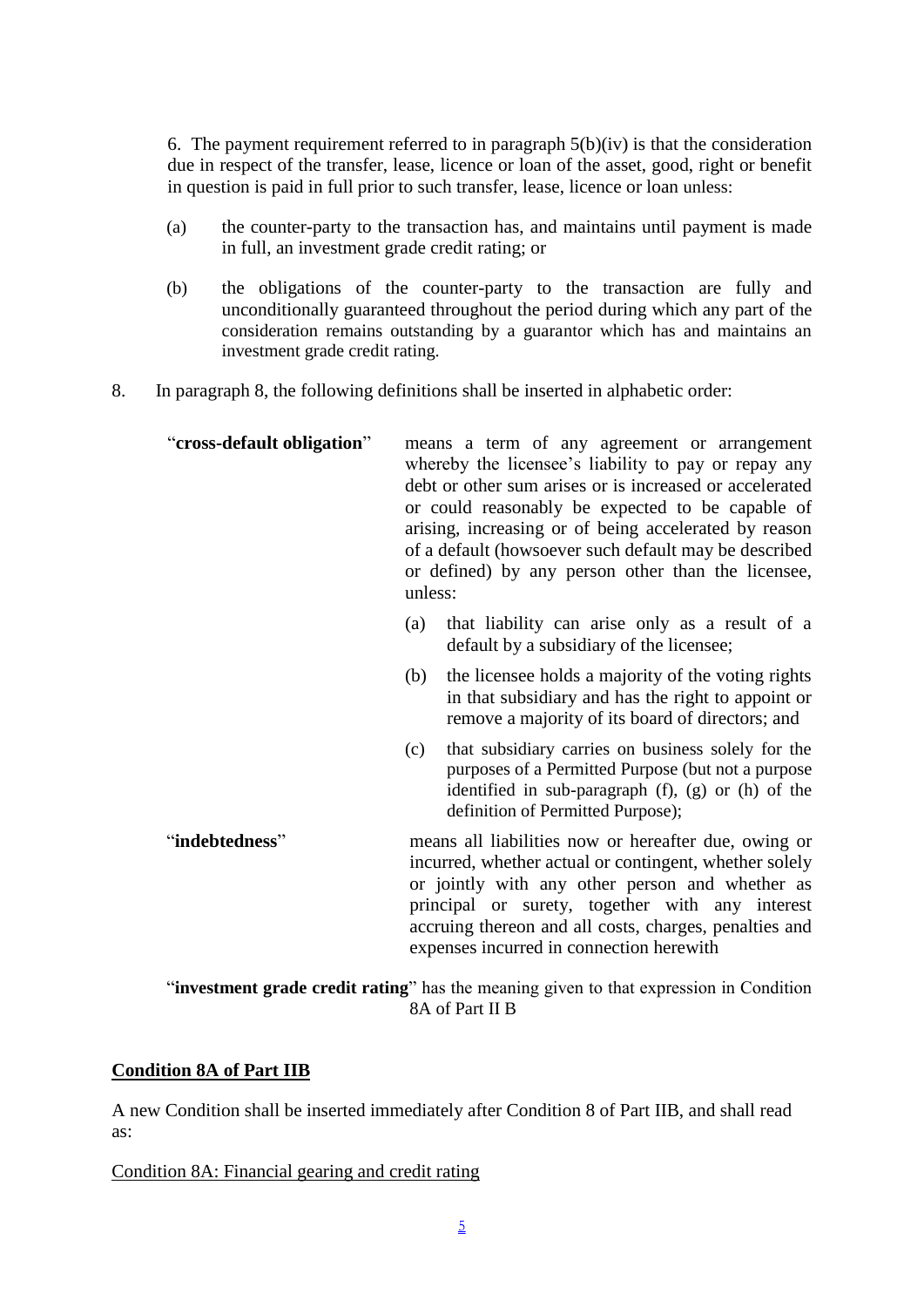- 1. The licensee shall, within 14 days of this Condition 8A taking effect and thereafter by 30 June of each year, submit to the Authority a certificate, approved by a resolution of the board of directors of the licensee and signed by a director of the licensee pursuant to that resolution, showing the Financial Gearing as at the end of the preceding Financial Year. The licensee shall provide the Authority with such information to support that certificate as the Authority may request.
- 2. For the purposes of paragraph 1:

| "Financial Gearing" | means Net Debt as a percentage of the regulatory<br>asset base of the Transmission and Distribution<br>Business such regulatory asset base being<br>equivalent to the value of the term $CRABt$ as<br>calculated in accordance with Schedule 4.; |
|---------------------|--------------------------------------------------------------------------------------------------------------------------------------------------------------------------------------------------------------------------------------------------|
| "Net Debt"          | means the licensee's total borrowings (including<br>bank loans, debt securities, finance leases, hire<br>purchase contracts and non-equity shares) less the<br>licensee's cash and cash equivalents.                                             |

- 3. The following paragraphs of this condition shall only apply where the Authority has issued a direction stating that they are to apply, and shall cease to apply on the expiry of any period specified for such purpose in that direction or on the Authority directing that they are no longer to apply.
- 4. The licensee shall take all appropriate steps to ensure that the licensee obtains and thereafter maintains an investment grade credit rating.
- 5. In this condition, an "investment grade credit rating" means:
	- (a) unless sub-paragraph (b) below applies:
		- (i) an issuer rating of not less than BBB- by Standard  $\&$  Poor's Ratings Group or any of its subsidiaries;
		- (ii) an issuer rating of not less than Baa3 by Moody's Investors Service Inc. or any of its subsidiaries;
		- (iii) an issuer senior unsecured debt rating of not less than BBB- by Fitch Ratings Ltd or any of its subsidiaries; or
		- (iv) an equivalent rating from any other reputable credit rating agency which, in the opinion of the Authority, notified in writing to the licensee, has comparable standing in both the United Kingdom and the United States of America; or
	- (b) such higher rating as may be specified by those agencies from time to time as the lowest investment grade credit rating.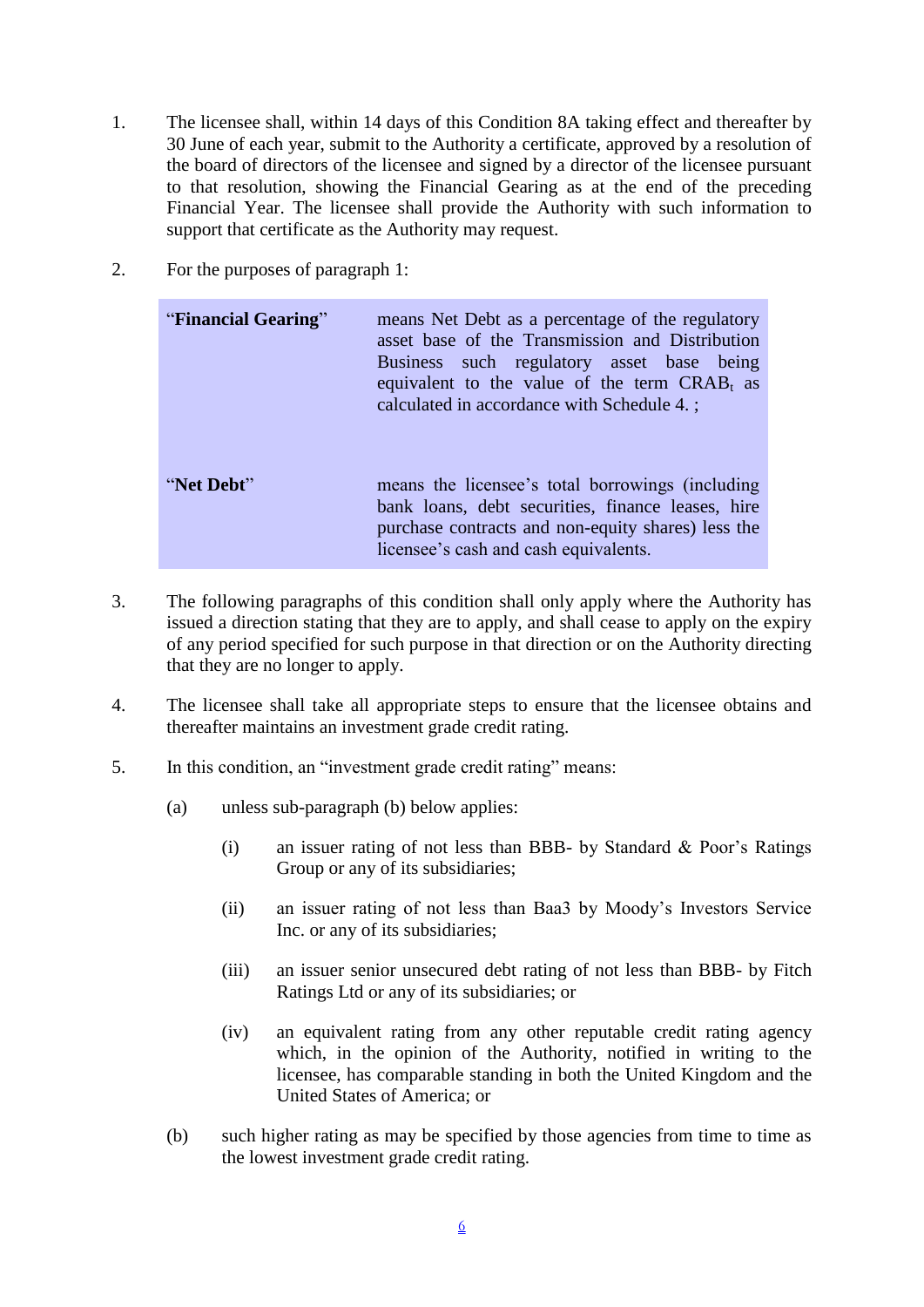- 6. Paragraph 7 shall apply if at any time which is not less than 4 months after the Authority has issued the direction referred to in paragraph 3:
	- (a) the licensee does not hold an investment grade credit rating;
	- (b) where the licensee has a rating with more than one of the rating agencies referred to in paragraph 5, one or more of the ratings held is below those referred to in paragraph 5; or
	- (c) the licensee has one of the ratings referred to in paragraph 5 and:
		- (i) is on review for possible downgrade; or
		- (ii) the rating outlook of the licensee as specified by one or more of the credit rating agencies referred to in paragraph 5 has been changed from stable or positive to negative.
- 7. Where paragraph 6 applies, the licensee may not without the prior written consent of the Authority (following disclosure of all material facts) transfer, lease, license or lend any sum or sums, asset, right or benefit to any affiliate or related undertaking of the licensee as described or referred to in paragraph 5(b) of Condition 8 of Part II B, otherwise than by way of:
	- (a) payment properly due for any goods, services or assets in relation to commitments entered into prior to the date on which the circumstances described in paragraph 6 arise, and which are provided on an arm's length basis and on normal commercial terms;
	- (b) a transfer, lease, licence or loan of any sum or sums, asset, right or benefit on an arm's length basis, on normal commercial terms and where the value of the consideration due in respect of the transaction in question is payable wholly in cash and is paid in full when the transaction is entered into;
	- (c) repayment of, or payment of interest on, a loan not prohibited by paragraph 5(a) of Condition 8 of Part II B and which was contracted prior to the date on which the circumstances in paragraph 6 arise, provided that such payment is not made earlier than the original due date for payment in accordance with its terms; and
	- (d) payments for group corporation tax relief or for the surrender of Advance Corporation Tax calculated on a basis not exceeding the value of the benefit received, provided that the payments are not made before the date on which the amounts of tax thereby relieved would otherwise have been due.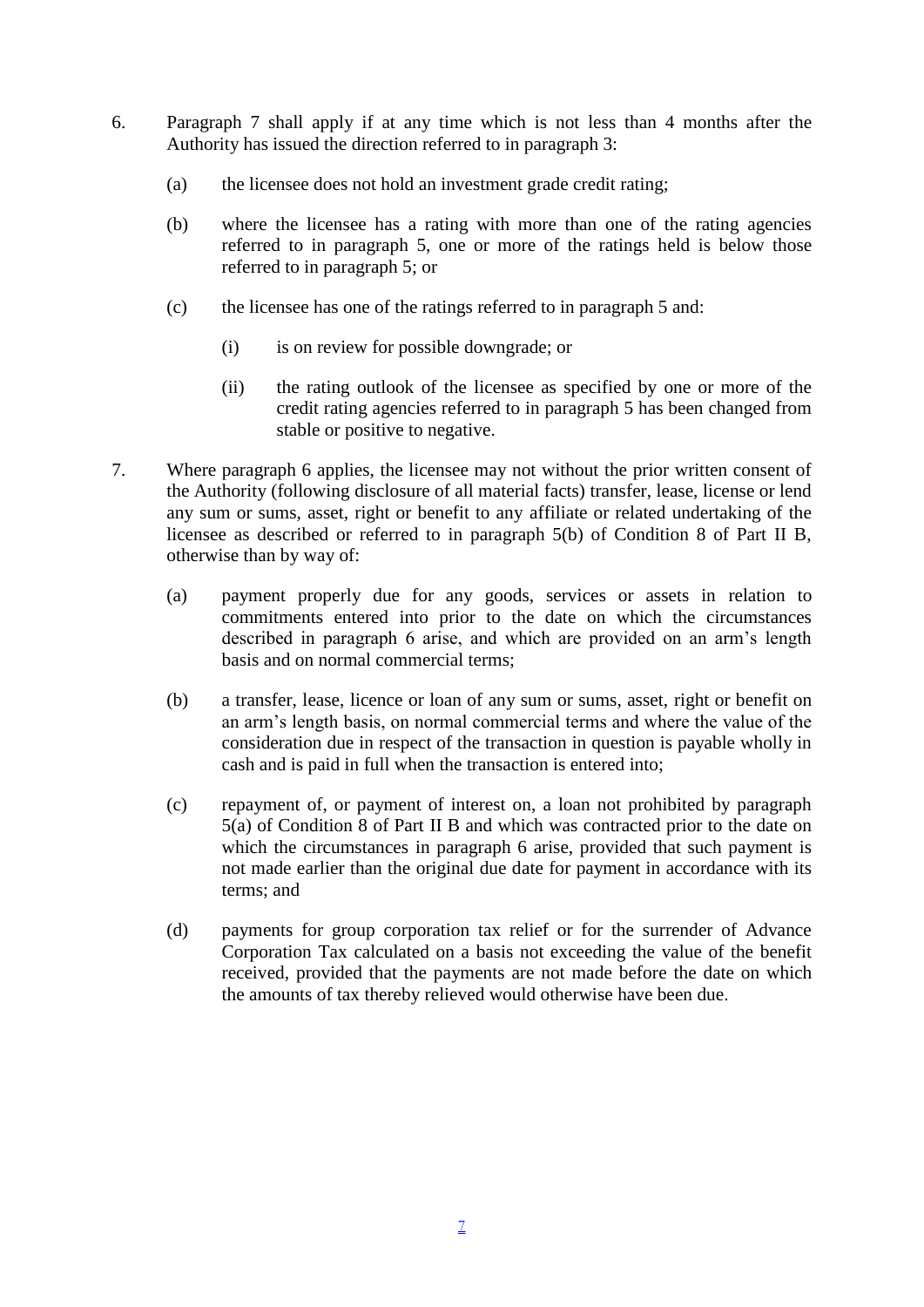### **Schedule 4: Transmission and Distribution charge restrictions conditions**

1. In paragraph 1.1 of Schedule 4, the following definitions shall be amended as follows (the changes to the definitions are underlined):

| "maximum core revenue"                                           | means the revenue calculated in<br>accordance with the formula in paragraph<br>$2.2$ or 2.3 as the case may be;                                                                                                                                                                                                                                                                                                                              |
|------------------------------------------------------------------|----------------------------------------------------------------------------------------------------------------------------------------------------------------------------------------------------------------------------------------------------------------------------------------------------------------------------------------------------------------------------------------------------------------------------------------------|
| "relevant year"                                                  | means a financial year commencing on or<br>after 1 April 2002 and ending in each case,<br>on 31 March in the year following its<br>commencement;                                                                                                                                                                                                                                                                                             |
| "relevant year t"                                                | means that relevant year for the purposes<br>of which any calculation falls to be made,<br>such that relevant year 2003 means the<br>relevant year ending on 31 March 2003;<br>"relevant year t-1" means the relevant year<br>preceding relevant year t or, in respect of<br>the period prior to 1 April 2002, the period<br>of 12 calendar months commencing on 1<br>April 2001; and similar expressions shall<br>be construed accordingly; |
| "Transmission and distribution<br>charge restriction conditions" | means the conditions set out in this<br>Schedule as from time to time modified or<br>replaced in accordance therewith or<br>pursuant to Article 14, 17, 17A or 18 of the<br>Order or under the Energy Order;                                                                                                                                                                                                                                 |

2. In paragraph 1.1. of Schedule 4, the following new definitions shall be added in alphabetical order:

| "2006 Direction"                 | means the direction issued by the<br>Authority to the licensee dated [xx Sept]<br>$2006$ :                                                                                                                |
|----------------------------------|-----------------------------------------------------------------------------------------------------------------------------------------------------------------------------------------------------------|
| "Directive 2003/54/EC"           | means Directive 2003/54/EC of the<br>European Parliament and Council of 26<br>June 2003 concerning common rules for<br>the internal market in electricity;                                                |
| " $RPI_t$ "                      | means the Retail Prices Index $(1987=100)$<br>published or determined with respect to<br>October in relevant year t;                                                                                      |
| "Sustainable Networks Programme" | means the programme of that name to be<br>established by the licensee comprising<br>planning and research activities aimed at<br>identifying the best options for the<br>operation and development of the |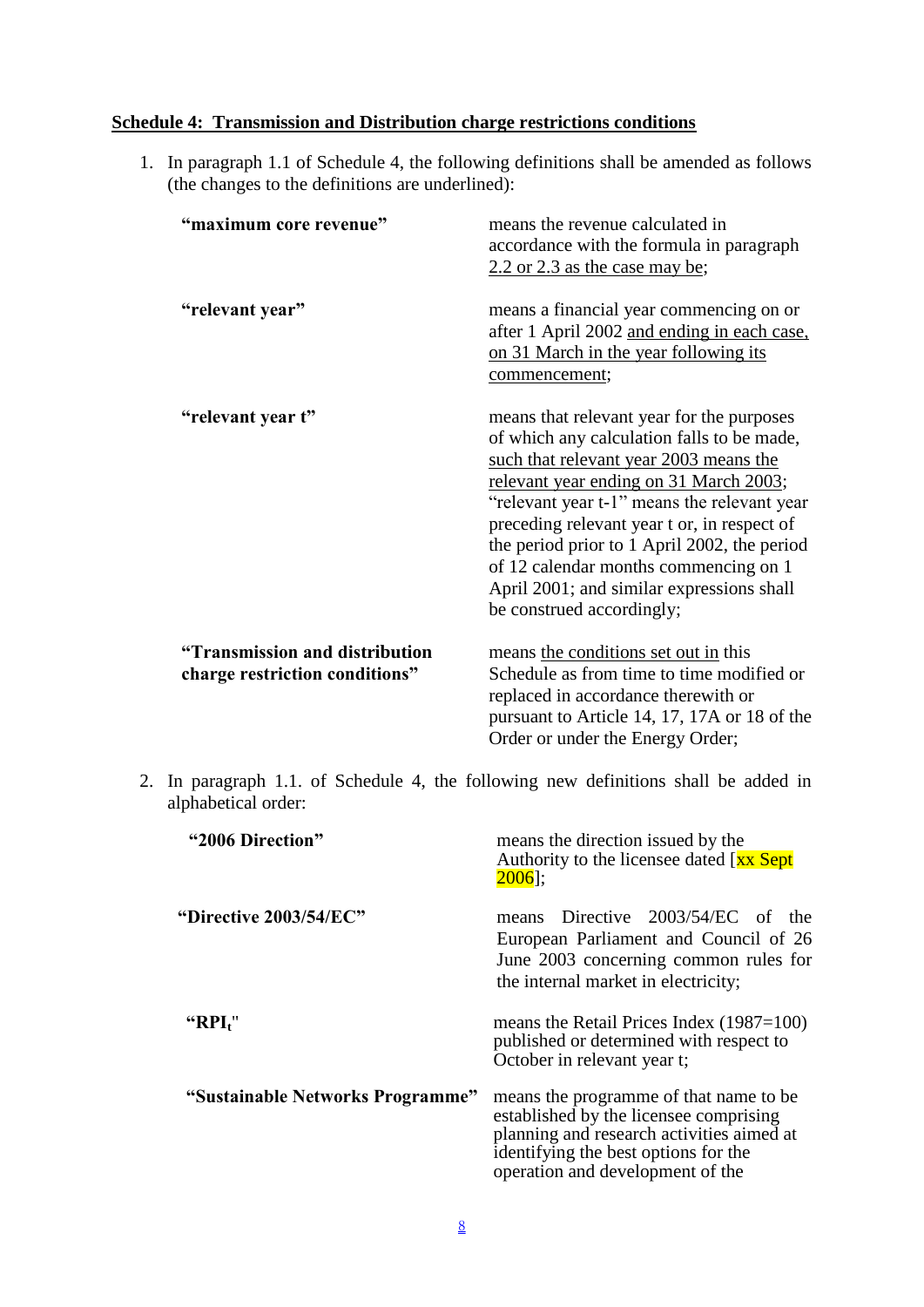transmission and distribution system to accommodate the Government's published sustainability objectives from time to time;

- **"Vulnerable Customer Programme"** means the programme of that name to be established by the licensee comprising projects specifically targeted at combating fuel poverty by assisting low income households to identify unclaimed social security benefits and facilitate the making of relevant claims to the Social Security Agency;
- 3. In paragraph 2 of Schedule 4:
	- a. at (A) delete the words "calculated in accordance with the following formula:" and insert the words "in relevant year t  $(M_{Dt})$ ";
	- b. delete the formula (which is being moved to paragraph  $2.2$  see below): " $M_{Dt}$  $=$  h F<sub>Dt</sub> + (1–h)  $V_{Dt} Q_{Dt} + E_{et} N_{Dt} + Y_t + W_{Dt} + NSI_{Dt} + D_t + K_{Dt}$ ";
	- c. the following sub-paragraphs 2.1 and 2.2 shall be inserted immediately following the words " $(B)$  "CAIR<sub>t</sub>"" and the remaining provisions of paragraph 2 shall follow and be comprised in the new paragraph 2.2:
		- 2.1 where "CAIR<sub>t</sub>" has the same meaning as it has in the Moyle Interconnector Collection Agency Agreement in respect of relevant year t;
		- 2.2 where in each of the relevant years 2003 to 2007 inclusive  $M_{Dt}$ shall be calculated as follows:

 $M_{Dt} = h F_{Dt} + (1-h) V_{Dt} Q_{Dt} + E_{et} N_{Dt} + Y_t + W_{Dt} + NSI_{Dt} + D_t$  $+$  K<sub>Dt</sub>

- d. delete the words " $M_{Dt}$  = the maximum core revenue in relevant year t;".
- 4. In paragraph 2 of Schedule 4, the following new sub-paragraphs 2.3 and 2.4 shall be inserted immediately after the words "I<sub>t</sub> means the average specified rate." at the end of existing paragraph 2 (now renumbered as sub-paragraph 2.2 – see above)–

"2.3 where in relevant year 2008 and in subsequent relevant years  $M_{Dt}$  shall be calculated in accordance with the following formula:

 $M_{Dt} = min (PC_t, CPA_t) - PPS_t + COL_t + D_t + NSI_t + K_{Dt}$ 

where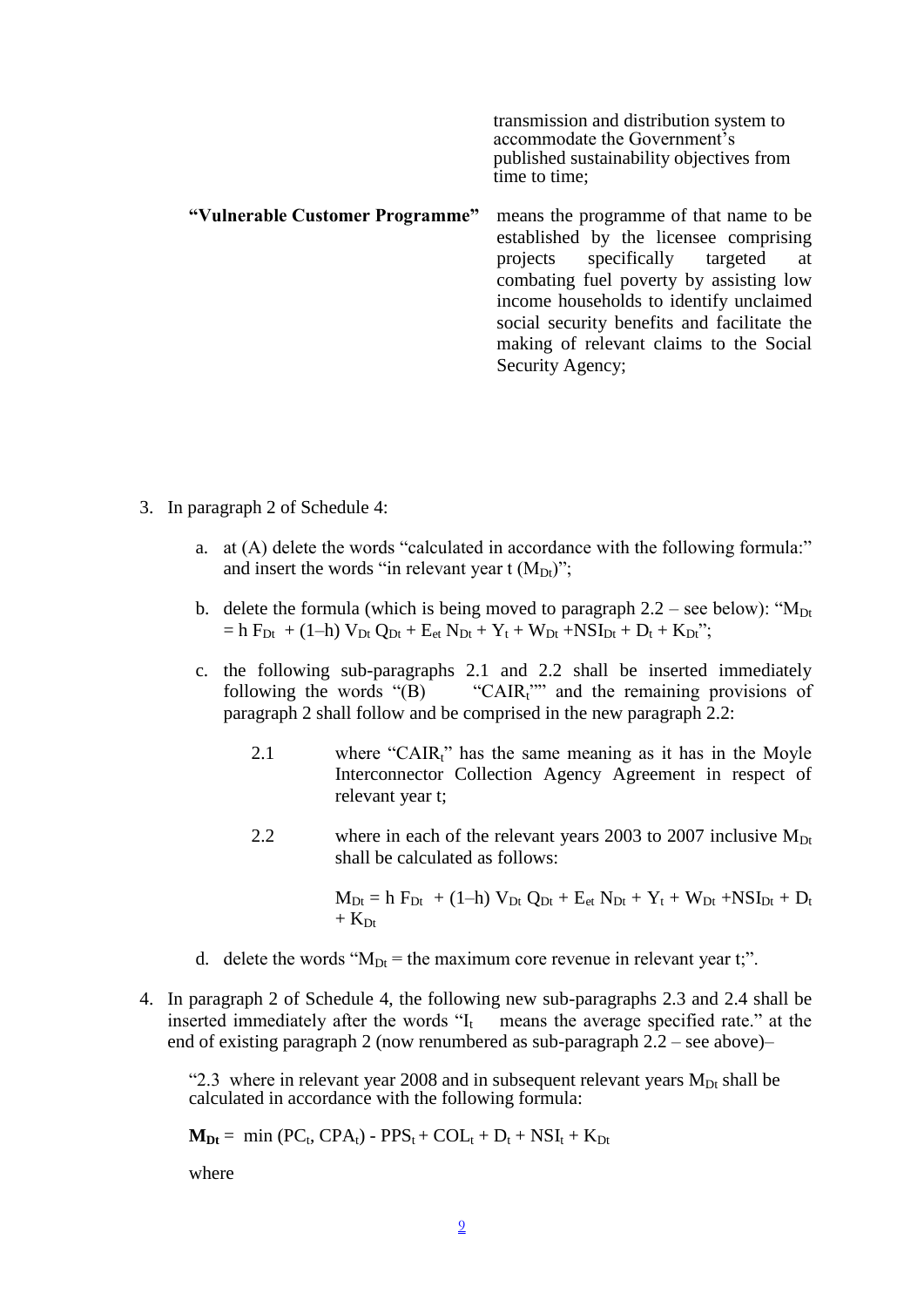$\min$  (PC<sub>t</sub>, CPA<sub>t</sub>) means the lower of the values of PC<sub>t</sub> and CPA<sub>t</sub>.

**PC<sup>t</sup>** means the **price capped regulated revenue entitlement** in relevant year t in pounds sterling calculated in accordance with the following formula:

$$
PC_t = (0.0181 * FQ_t * (RPI_t / RPI_{2005})) + PCA_t
$$

where:

**FQ<sup>t</sup>** means the **number of forecast units transmitted and distributed** in each of the relevant years 2008 to 2012 inclusive as specified in the table immediately below:

| $FQ_t$               | kWh           |
|----------------------|---------------|
| FQ <sub>2008</sub>   | 8,490,000,000 |
| $FQ_{2009}$          | 8,620,000,000 |
| $FQ_{2010}$          | 8,750,000,000 |
| $FQ_{2011}$          | 8,881,000,000 |
| $\mathsf{FQ}_{2012}$ | 9,014,000,000 |

**PCAt** means an **adjustment** (whether a positive or negative amount) within the price capped revenue entitlement in relevant year t calculated in accordance with the following formula:

 $PCA_t = UO_t - FUO_t$ 

where:

- **UO<sup>t</sup>** means the **level of uncontrollable operating costs** in relevant year t calculated as the aggregate of the following amounts in pounds sterling:
	- (i) amounts paid by the licensee in respect of rates levied on transmission and distribution assets in accordance with the Valuation (Electricity) Order (Northern Ireland) 2003 or its successor legislation whether under such successor legislation such payments are still characterised as rates or not;
	- (ii) amounts incurred by the licensee in respect of wayleaves;
	- (iii) amounts apportioned or allocated to the Transmission and Distribution Business in respect of the fees paid by the licensee under Condition 7 Part IIB of this Licence Document.
- **FUO<sup>t</sup>** means the **forecast level of uncontrollable operating costs** in relevant year t as set out in the table immediately below: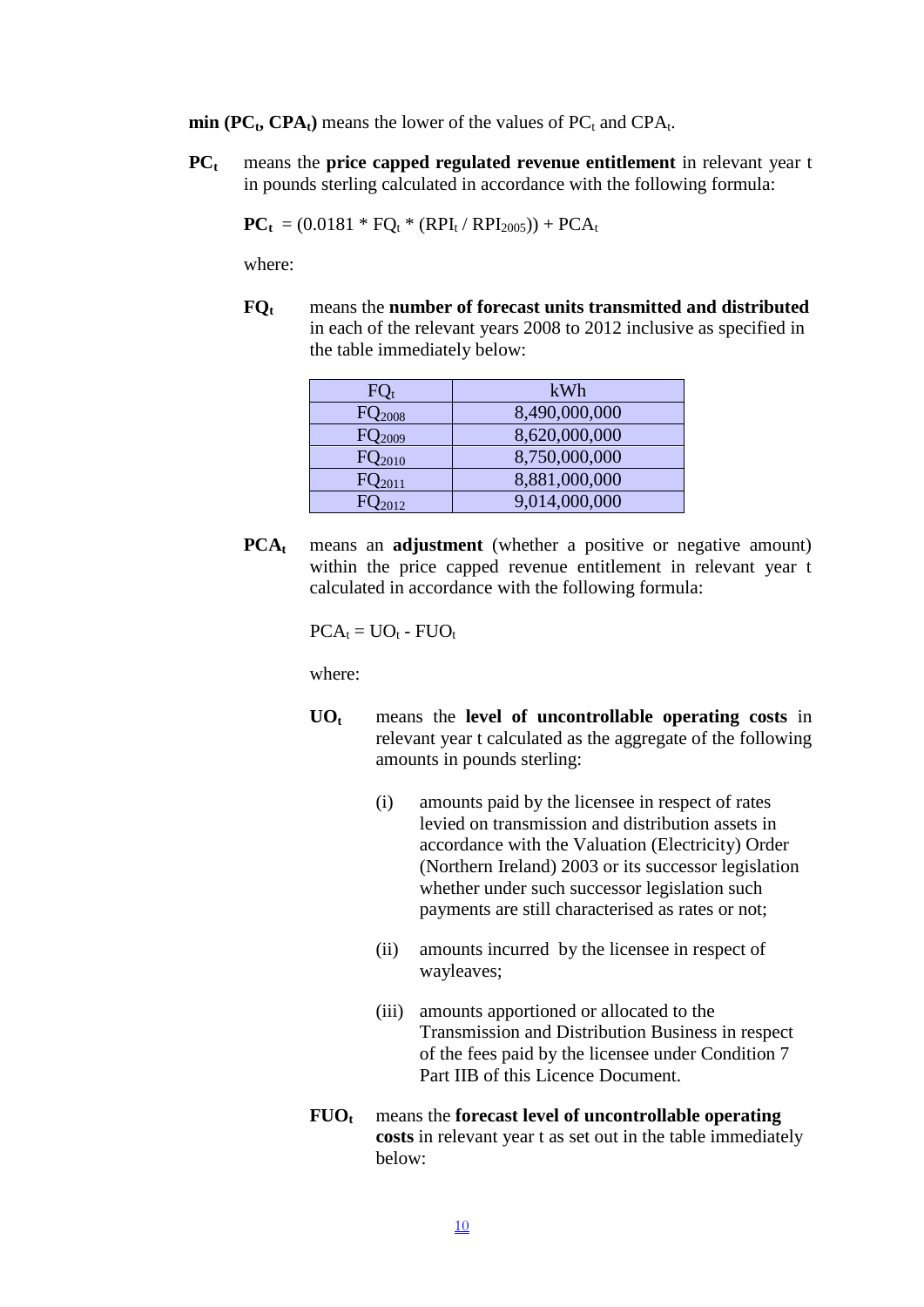| $FUO_t$             | Pounds sterling |
|---------------------|-----------------|
| FUO <sub>2008</sub> | £15.917m        |
| FUO <sub>2009</sub> | £17.042m        |
| FUO <sub>2010</sub> | £17.879m        |
| FUO <sub>2011</sub> | £18.730m        |
| FUO <sub>2012</sub> | £19.619m        |

**CPA<sup>t</sup>** means the **composite proposal allowance** in relevant year t in pounds sterling calculated in accordance with the following formula

$$
CPA_t = CO_t + P_t + UO_t + Ret_t - TA_t + Dep_t + Tax_t + RRF_t
$$

where:

**CO<sup>t</sup>** means the **allowance for controllable operating costs** in relevant year t calculated in accordance with the following formula

$$
CO_t = ACO_{t-5} * (RPI_t / RPI_{t-5})
$$

where:

**ACOt –5** means the level of **actual controllable operating costs** in relevant year t-5 and in relation to relevant years 2008, 2009 and 2010,  $ACO<sub>t-5</sub>$  shall have the values specified in the table immediately below:

| Relevant yeart | $ACOt-5$        |
|----------------|-----------------|
|                | Pounds sterling |
| 2008           | £41.5 $m$       |
| 2009           | £37.9m          |
| 2010           | £38.3m          |

In relation to relevant years 2011 and 2012,  $ACO<sub>t-5</sub>$  shall be calculated in accordance with the method specified in the 2006 Direction, such method being the same as the calculation that produces the values for  $ACO<sub>t-5</sub>$  in the table immediately above.

**P<sup>t</sup>** means the **allowance for pension costs** in relevant year t calculated according to the following formula

 $P_t = P_{t-5} * (RPI_t / RPI_{t-5})$ 

and in relation to relevant years 2008, 2009 and 2010,  $P_{t-5}$  shall be set equal to the value specified in the table immediately below:

| Relevant yeart | $P_{t-5}$       |
|----------------|-----------------|
|                | Pounds sterling |
| 2008           |                 |
| 2009           | £4.7m           |
| 2010           | £4.4m           |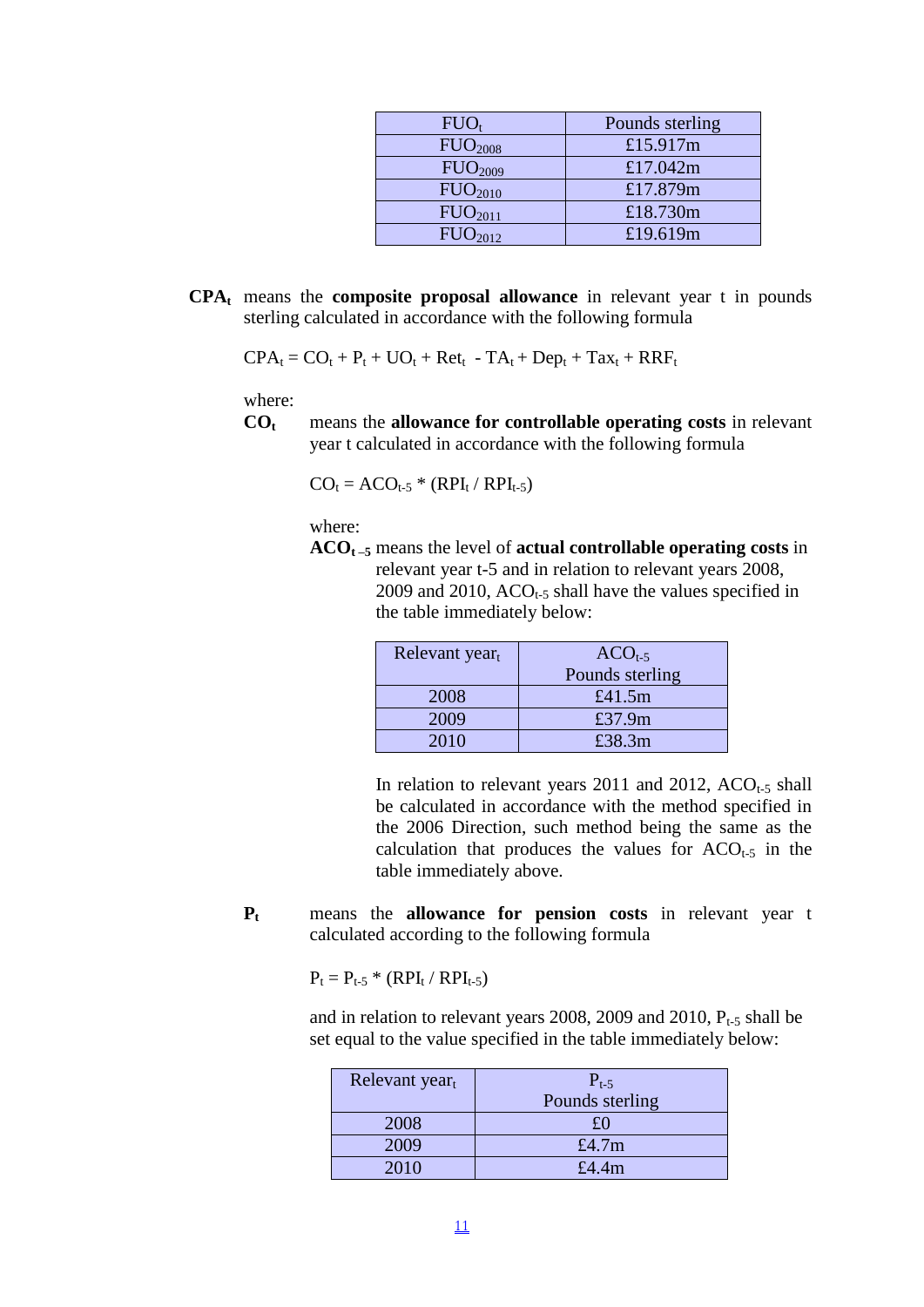In relation to relevant year  $t = 2011$ ,  $P_{t-5}$  shall be set equal to the actual cash contributions paid into the relevant pension scheme in relevant year 2006 less an amount equal to  $(\text{\pounds}225,000 * \text{RPI}_{2006})$  $RPI_{2005}$ ).

In relation to relevant year  $t = 2012$ ,  $P_{t-5}$  shall be set equal to the actual cash contributions paid into the relevant pension scheme in relevant year 2007 less an amount equal to  $(\text{\pounds}225,000 * \text{RPI}_{2007})$  $RPI_{2005}$ ).

- **UO<sup>t</sup>** means the level of **uncontrollable operating costs** in relevant year t calculated as defined above.
- **Ret<sup>t</sup>** means the **allowed return** in relevant year t calculated in accordance with the following formula:

 $Ret_t = RAB_t * VWACC_t$ 

where:

 $RAB_t$  means the average value of the transmission and distribution **regulatory asset base** in year t in pounds sterling calculated in accordance with the following formula:

 $RAB_t = 0.5 * (CRAB_{t-1} * RPI_t / RPI_{t-1} + CRAB_t)$ 

- **CRAB<sup>t</sup>** means the **closing regulatory asset base** in relevant year t and shall be calculated in accordance with the methodology for rolling forward the regulatory asset base set out in the 2006 Direction.
- **VWACC<sup>t</sup>** means the **vanilla weighted average cost of capital** in relevant year t and in relevant years 2008, 2009 and 2010, VWACC<sub>t</sub> shall be set equal to  $0.05545$ .

In relevant years  $t = 2011$  and 2012, VWACC<sub>t</sub> shall be set equal to the lower of:

- (i) 0.05545; and
- $(ii)$  VWACC<sub>2010</sub>,

where VWACC<sub>2010</sub>, means the weighted average cost of capital (stated as a decimal number) calculated on the basis of the values for the pre tax return on debt and the post tax return on equity used in determining the regulated revenue entitlement for the Distribution Network Operators (DNOs) in Great Britain for the distribution price control commencing on 1 April 2010. If more than one value is determined for different DNOs, the highest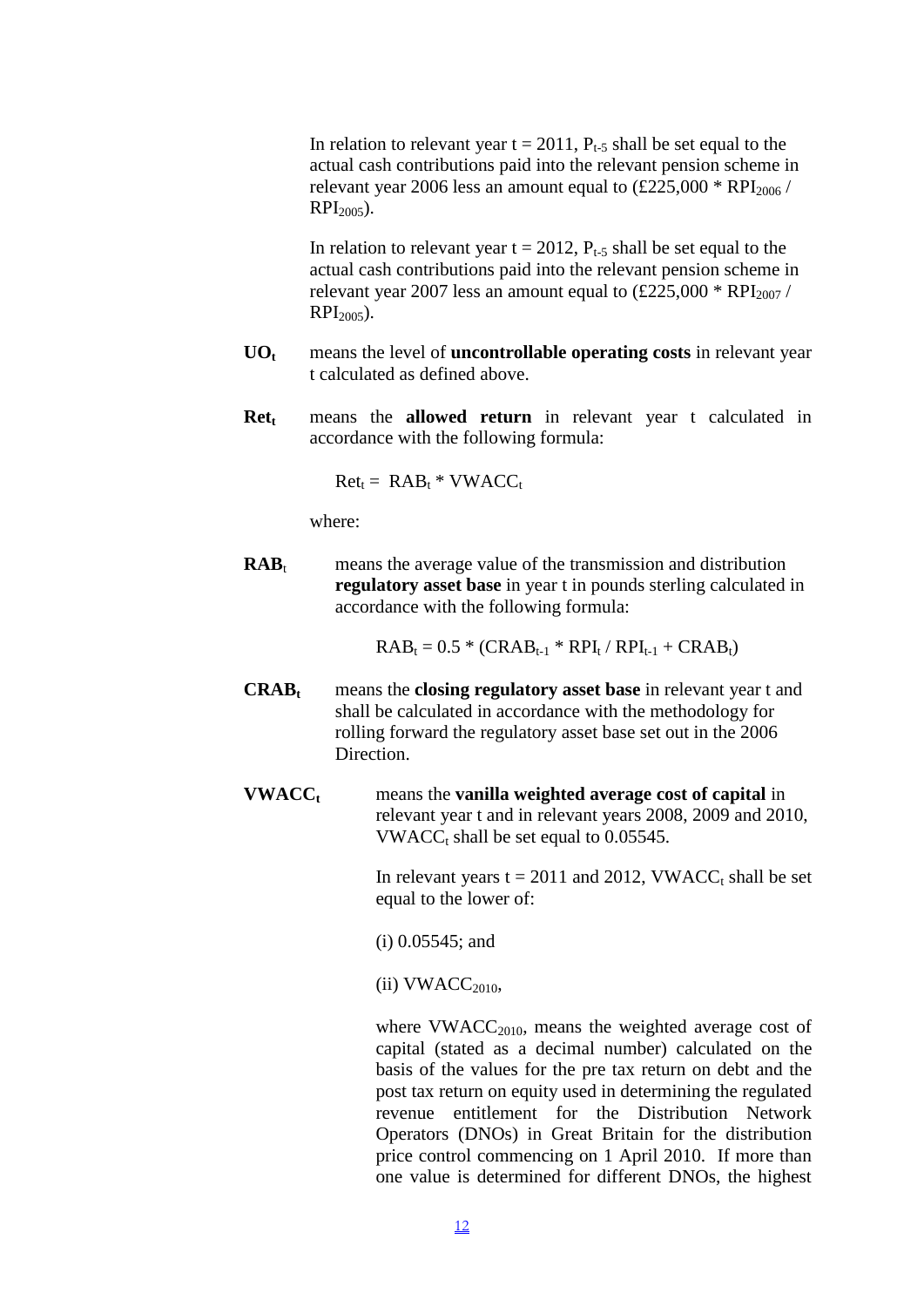value determined shall be used as the basis for the calculation. VWACC shall be calculated using the same method as that applied in Ofgem's final proposals (November 2004) for the DNO price control which commenced on 1 April 2005. This assumed a pre tax cost of debt of 4.1%, a post tax cost of equity of 7.5% and gearing of 57.5% (VWACC =  $(4.1\% * 57.5\%) + (7.5\% *$ 42.5%) = 5.545%, or 0.05545 stated as a decimal number).

**TA<sup>t</sup>** means an **adjustment** in respect of the allowed return on transmission assets calculated in accordance with the following formula

 $TA_t = RAB_t * 0.18 * TAF_t$ 

where:

**TAFt** means the **transmission adjustment factor**, which for relevant years  $t = 2008$ , 2009 and 2010 shall be equal to 0.005.

> For relevant years  $t = 2011$  and 2012, TAF<sub>t</sub> shall be calculated according to the following formula

 $TAF_t = PTWACC_t - 0.064$ 

where PTWACC means the pre-tax weighted average cost of capital stated as a decimal number calculated on the basis of the values for the pre tax return on debt and pre tax return on equity used in determining the regulated revenue entitlement for the DNOs in Great Britain for the distribution price control commencing on 1 April 2010. PTWACC shall be calculated using the same method as that referred to in Ofgem's final proposals (November 2004) for the DNO price control which commenced on 1 April 2005. This assumed a pre tax cost of debt of 4.1%, a post tax cost of equity of 7.5% (10.7% pre tax) and gearing of 57.5% (PTWACC =  $(4.1\% * 57.5\%) + (10.7\%$  $*$  42.5%) = 6.9% or 0.069 stated as a decimal number).

**Dep<sup>t</sup>** means the **allowance for depreciation** of the regulatory asset base in year t and calculated according to the following formula

 $Dep_t = Fdep_t + Vdep_t$ 

where:

**Fdep<sup>t</sup>** means **fixed depreciation** and represents depreciation in year t on pre-vesting assets calculated in accordance with the profile determined by the Monopolies and Mergers Commission and recorded in its March 1997 report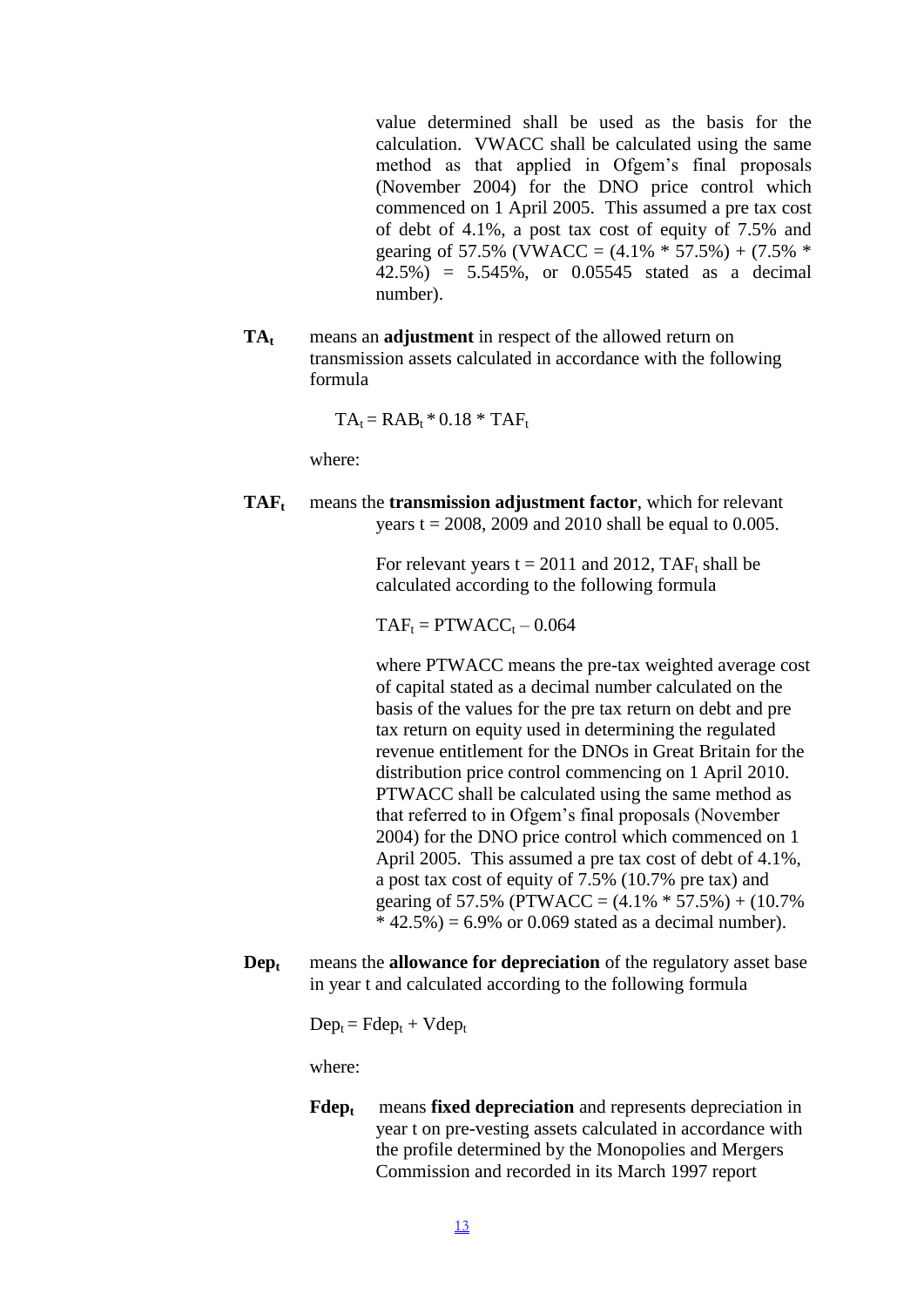entitled "Northern Ireland Electricity plc – A report on a reference under Article 15 of the Electricity (Northern Ireland) Order 1992", together with depreciation on network assets acquired pre 2006 and depreciation on non-operational capital expenditure incurred in the period 1994 to 1997, as further specified in the 2006 Direction.

- **Vdep<sup>t</sup>** means **variable depreciation** and represents depreciation on network assets acquired post 2005, and shall be calculated in accordance with the method specified in the 2006 Direction.
- **Tax<sup>t</sup>** means an amount in respect of the **allowance for tax costs** in relevant year t calculated in accordance with the following formula

$$
Tax_t = 0.3/0.7 (Ret_t + NNC_t + Dep_t - Int_t - CA_t)
$$

where

**NNC<sup>t</sup>** means an amount in respect of **non network capital expenditure** in relevant year t calculated in accordance with the following formula

> $NNC_t = ANNC_{t-5} * (RPI_t / RPI_{t-5})$ where

**ANNCt-5** means **capital expenditure on non-network assets** undertaken by the Transmission and Distribution Business in relevant year t-5 and in relation to relevant years 2008, 2009 and 2010,  $\text{ANNC}_{t-5}$  shall be set equal to the value specified in the table immediately below:

| Relevant yeart | $ANNCt-5$       |
|----------------|-----------------|
|                | Pounds sterling |
| 2008           | £1.0m           |
| 2009           | £1.8 $m$        |
| 2010           | £1.6 $m$        |

Capital expenditure on non-network assets includes: (a) non-operational IT: IT equipment that is either located separately from the network assets or that does not directly relate to the control of network assets (this includes infrastructure and IT applications but excludes operational IT assets); (b) non-operational new assets and replacement of non-operational assets: plant and machinery, tools and equipment, office equipment, land & buildings used for administrative purposes; and (c) non-operational premises: premises used by persons (e.g. stores, depots and offices) and excluding assets (such as substations) which are used for the control of network assets.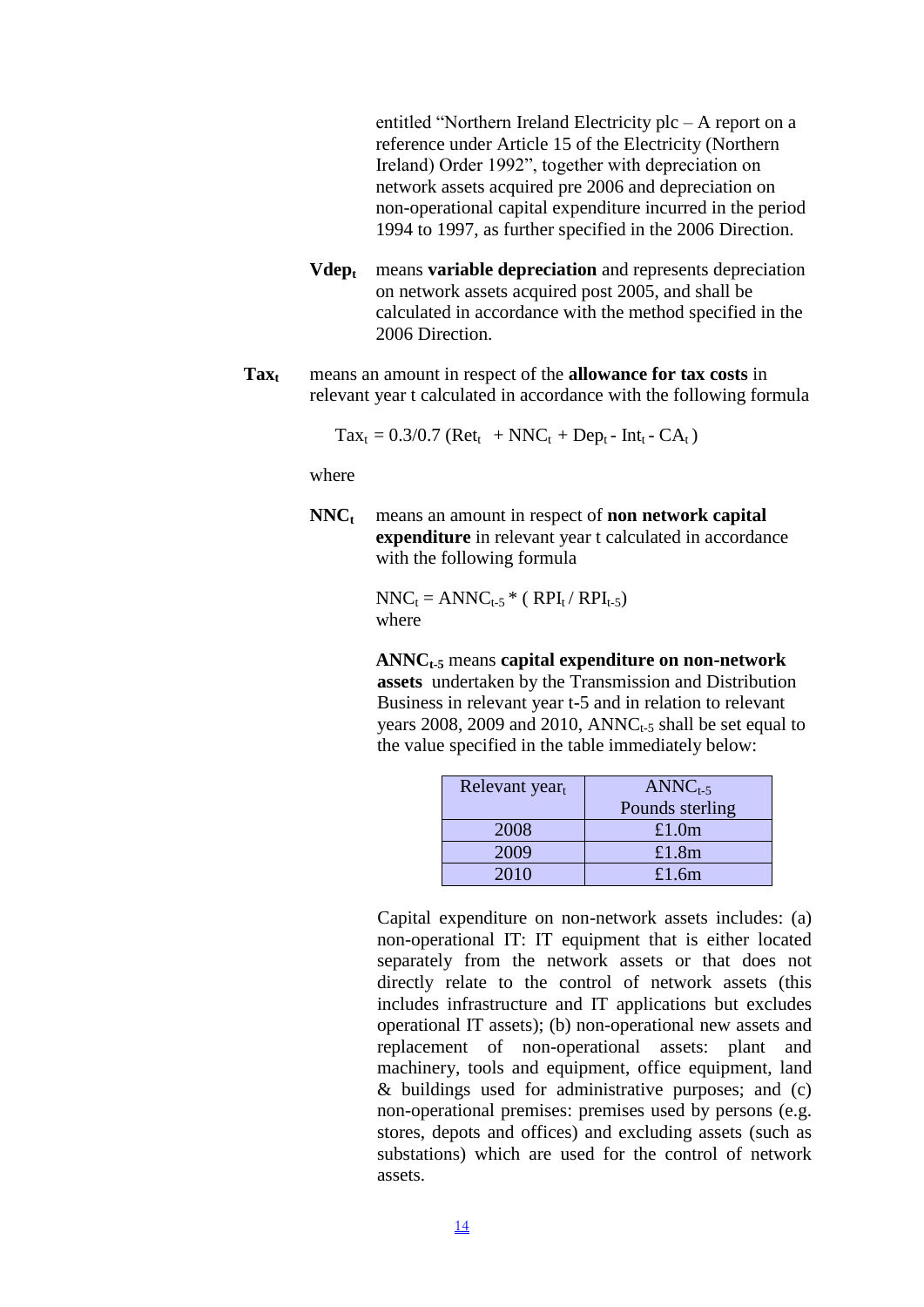**Int<sup>t</sup>** means an amount equal to the **interest** on the value of the regulatory asset base in relevant year t calculated in accordance with the following formula

 $Int_t = RAB_t * 0.575 * 0.067025$ 

- **CA<sup>t</sup>** means an amount in pounds sterling equal to the level of **capital allowances** agreed with HM Revenue & Customs in respect of relevant year t calculated in accordance with the Capital Allowances Act 2001 (or successor legislation) and relevant industry agreements or rules.
- **RRF<sup>t</sup>** means an amount in relevant year t in respect of the **recovery of revenue foregone** in prior years as a result of the price cap. RRF<sub>t</sub> shall be set in accordance with the following rule:

If  $CPA_{t-1}$  is greater than  $PC_{t-1}$  then

 $RRF_{t} = (CPA_{t-1} - PC_{t-1}),$ 

otherwise

 $RRF_t = 0$ 

For the avoidance of doubt, in relevant year  $t = 2008$ ,  $RRF_t = 0$ .

**PPS<sup>t</sup>** means the adjustment in relevant year t in respect of the **NIE Powerteam Limited profit sharing scheme** calculated as follows:

| If $P_t$ / $R_t$ is greater than 0.1          | then $PPS_t = (P_t - 0.05 * R_t)$ |
|-----------------------------------------------|-----------------------------------|
| If $P_t$ / $R_t$ is less than or equal to 0.1 | then $PPS_t = 0.5P_t$             |
| But if $P_t$ is less than 0                   | then $PPSt = 0$                   |

Where  $P_t$  and  $R_t$  mean the operating profit and revenue respectively of NIE Powerteam Limited in relevant year t as stated in the statutory accounts of NIE Powerteam Limited for that year.

The licensee shall submit to the Authority a copy of the statutory accounts for NIE Powerteam Limited not less than 10 months after the end of each relevant year.

- **COL<sup>t</sup>** means the allowance in relevant year t for **change of law costs** calculated in accordance with paragraph 8 below.
- **D<sup>t</sup>** means an allowance in relevant year t for **excluded transmission and distribution costs** calculated by adding together (whether a positive or negative amount) the following amounts, where not recovered by the licensee under another element of the transmission and distribution charge restriction conditions or under any other charge restriction conditions: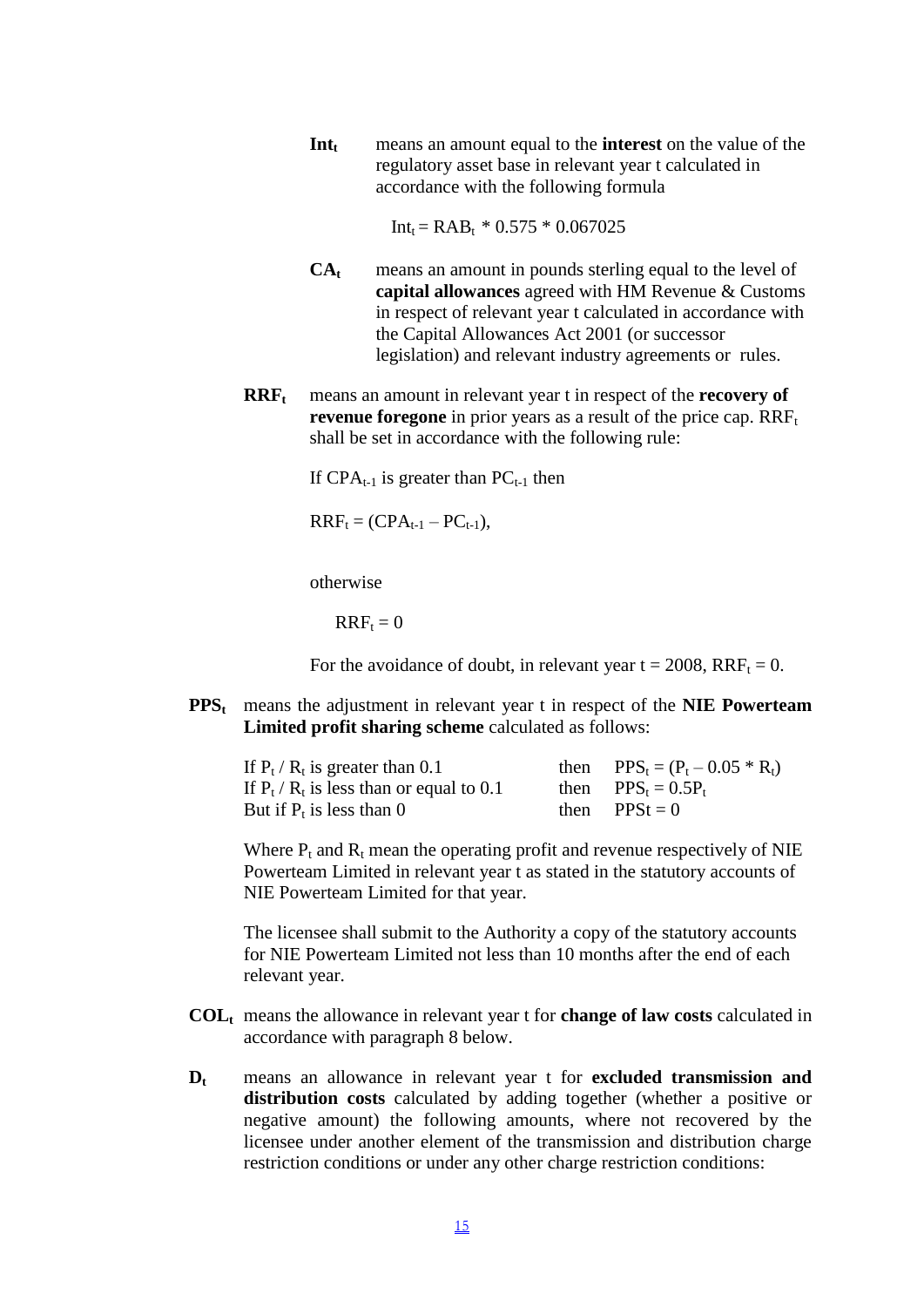- (i) an amount up to £727,000 (07/08 prices) which represents expenditure under NIE's SMART 1 programme (Sustainable Management of Assets and Renewables Technology);
- (ii) any reasonable costs incurred by the licensee in complying with the requirements of Condition 27, Part III of the Licence Document in respect of the renewable output factor arrangements;
- (iii) amounts arising under the arrangements approved by the Authority which are designed to incentivise investment in Demand Side Management schemes;
- (iv) amounts arising under the arrangements approved by the Authority which are designed to incentivise efficiency in network capital investments, and which shall be calculated in accordance with the 2006 Direction;
- (v) any reasonable costs incurred by the Transmission and Distribution Business in complying with the requirements imposed on the licensee under legislation and other legal requirements through which Directive 2003/54/EC is implemented;
- (vi) any reasonable costs incurred by the Transmission and Distribution Business in establishing and operating the arrangements to support the Single Electricity Market (being the project described in the Memorandum of Understanding dated 23 August 2004 and made between the Authority and the Commission for Energy Regulation in Dublin) including in providing those services provided by the Transmission and Distribution Business in its role as common services provider;
- (vii) an amount not less than zero calculated in accordance with a method notified to the licensee by the Authority (after consultation with the licensee and such other persons as the Authority shall consider appropriate), representing amounts which the Authority is satisfied are likely to be equal to the licensee's costs of wheeling in respect of the relevant year in question; and
- (viii) any other costs which the Authority shall determine, upon an application to it by the licensee shall be included as excluded transmission and distribution costs.
- **NSI<sup>t</sup>** means the licensee's regulated revenue entitlement associated with any **interconnectors** with the Republic of Ireland for each relevant year t, as specified in the table immediately below:-

| Relevant Year t | $NSI_t$                                             |
|-----------------|-----------------------------------------------------|
|                 | (f <sub>sterling</sub> )                            |
| 2008            | £138,000 * RPI <sub>2008</sub> /RPI <sub>2006</sub> |
| 2009            | £132,000 * RPI <sub>2009</sub> /RPI <sub>2006</sub> |
| 2010            | £126,000 * RPI <sub>2010</sub> /RPI <sub>2006</sub> |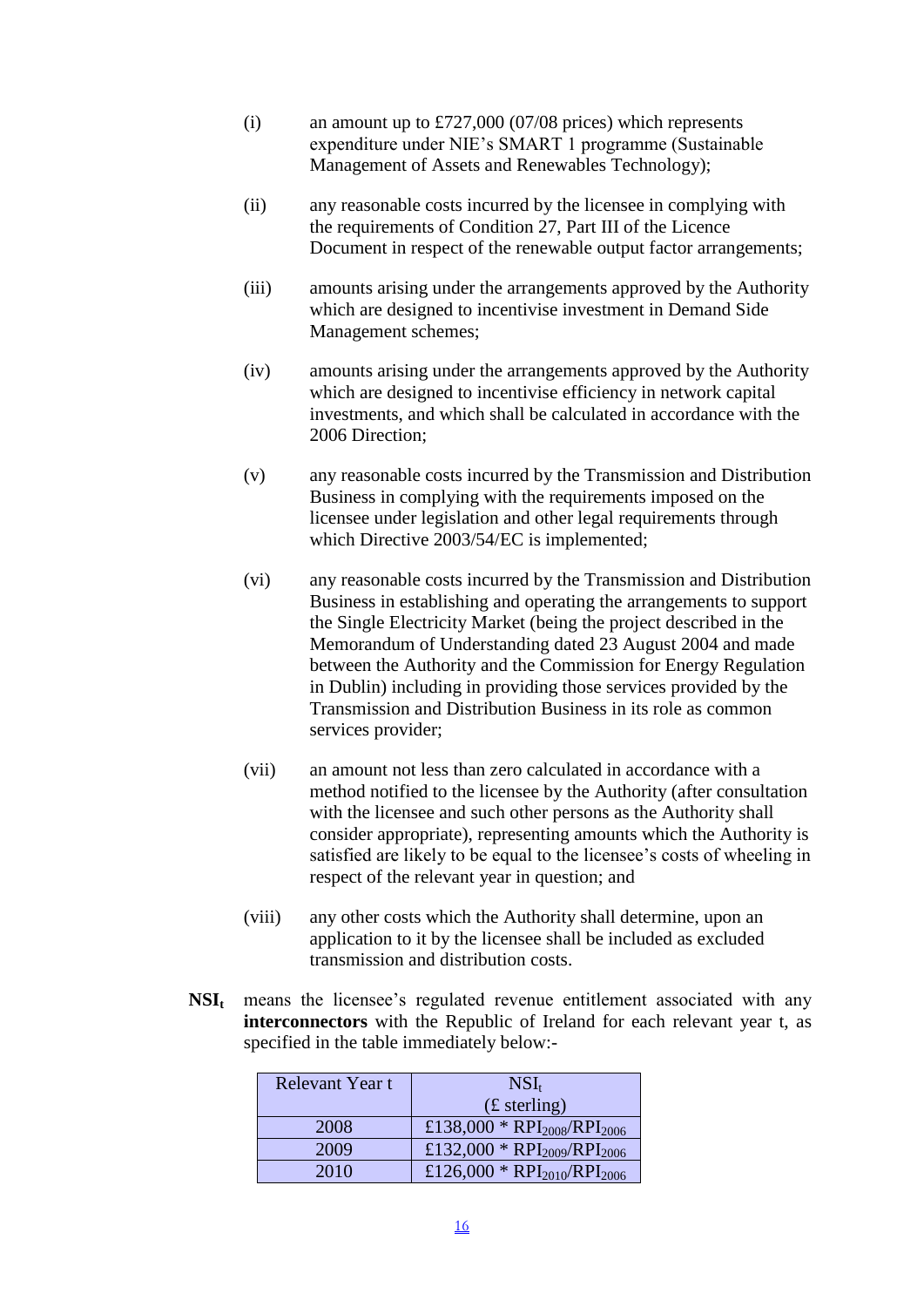| 2011  | £120,000 * RPI <sub>2011</sub> /RPI <sub>2006</sub> |
|-------|-----------------------------------------------------|
| 2012. | £114,000 * RPI <sub>2012</sub> /RPI <sub>2006</sub> |

**KDt** means the correction factor (whether a positive or negative value) to be applied to the maximum core revenue in relevant year t which is derived from the following formula:

$$
K_{Dt} \; = \; (M_{Dt\text{-}1} \text{ - } R_{Dt\text{-}1}) (1 + I_{t}/100)
$$

where:

- $M_{Dt-1}$  means the **maximum** core revenue in relevant year  $t 1$ ;
- **RDt**-1</sub> means the regulated transmission and distribution revenue (other than the revenue which is attributable to the financing and other costs associated with the **Moyle Interconnector**, as referred to in the definition of the term  $CAIR_t$  above) in relevant year t-1; and
- **I<sup>t</sup>** means the average specified rate.
- 2.4 The 2006 Direction shall not be capable of being revoked or modified (either by revocation or modification of the 2006 Direction or by the issue of another direction) without the prior written consent of the licensee."
- 4. In paragraph 7 of Schedule 4, sub-paragraph 7.3 (b) shall be modified to read:

(b) in respect of the charge restriction conditions applied pursuant to paragraph 2.2 of this Schedule, 31 March 2007, and in respect of the charge restriction conditions applied pursuant to paragraph 2.3 of this Schedule, 31 March 2012.

5. The following new paragraphs shall be added to Schedule 4 immediately after the existing paragraph 7.

#### 8. **Change of Law**

8.1. In relation to the period comprising the five relevant years 2008 – 2012 inclusive, where it appears to the licensee that there has been, or is likely to be, a relevant change of law which has had or is likely to have a material effect on the financial position and performance of the Transmission and Distribution Business, the licensee may require the Authority to determine whether the relevant change of law has had or is likely to have such an effect, and if so what amounts, if any, should be treated as allowed change of law revenues in calculating  $COL<sub>t</sub>$  for relevant year t and each succeeding relevant year in accordance with paragraph 2.3 to ensure that the financial position and performance of the licensee is likely, so far as reasonably practicable, to be the same as if the relevant change of law had not taken place. In determining the matters provided for in the paragraph above, the Authority shall have regard, where relevant, to:

- (a) the period over which the licensee shall incur costs by reason of the relevant change of law;
- (b) the incremental costs (including financing costs) which the licensee has been or will be required to incur as a consequence of the relevant change of law; and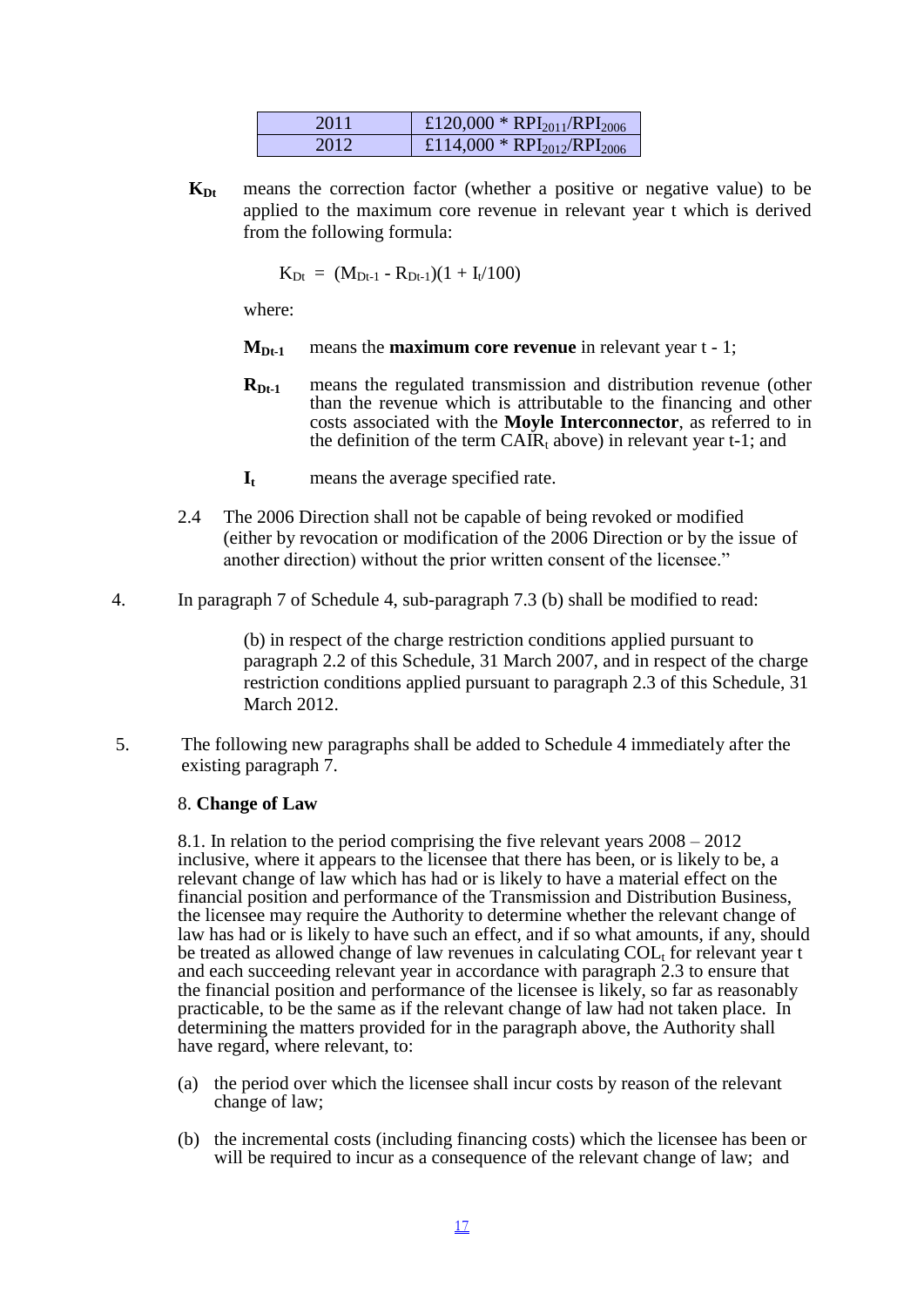(c) the other circumstances of the case.

8.2. A notice given to the Authority by the licensee pursuant to paragraph 8.1 shall contain or be accompanied by all relevant details of the relevant change of law and such other information as the Authority shall require and, unless the Authority shall otherwise consent, shall be given not later than the first day of October immediately preceding the first of the relevant years in respect of which the transmission system operator wishes any change in such elements to take effect.

8.4. In this paragraph:

| "legal requirement" | means, in relation to the licensee, any of the<br>following: |
|---------------------|--------------------------------------------------------------|
|                     |                                                              |

- (a) any enactment to the extent that it applies to the Transmission and Distribution Business;
- (b) any regulation made by the Council or the Commission of the European Communities to the extent that it applies to the licensee and impacts on its Transmission and Distribution Business or a decision taken by the said Commission which is binding on the licensee and impacts on the Transmission and Distribution Business to the extent that it is so binding;
- (c) any interpretation of law, or finding, contained in any judgment given by a court or tribunal of competent jurisdiction in respect of which the period for making an appeal has expired which requires any legal requirement falling within (a) or (b) above to have effect in a way different to that in which it previously had effect;
- (d) any direction of a competent authority other than, insofar as it applies to the licensee, the Authority (except in the exercise of its powers under paragraph 4 of Condition 18 of Part II) or the Department; and
- "**relevant change of law**" means the application to the licensee of any legal requirement which did not previously so apply or the change of any legal requirement relating to the licensee (including any such legal requirement ceasing to apply, being withdrawn or not being renewed).

### **9. Vulnerable customer programme**

Over the period comprising the four relevant years 2007, 2008, 2009 and 2010 the licensee shall make available funding of no less than £1 million in total to cover the costs of establishing, implementing and running the Vulnerable Customer Programme in those years. By 30 September 2006 the licensee shall develop and submit to the Authority for its approval, a proposal for the implementation and